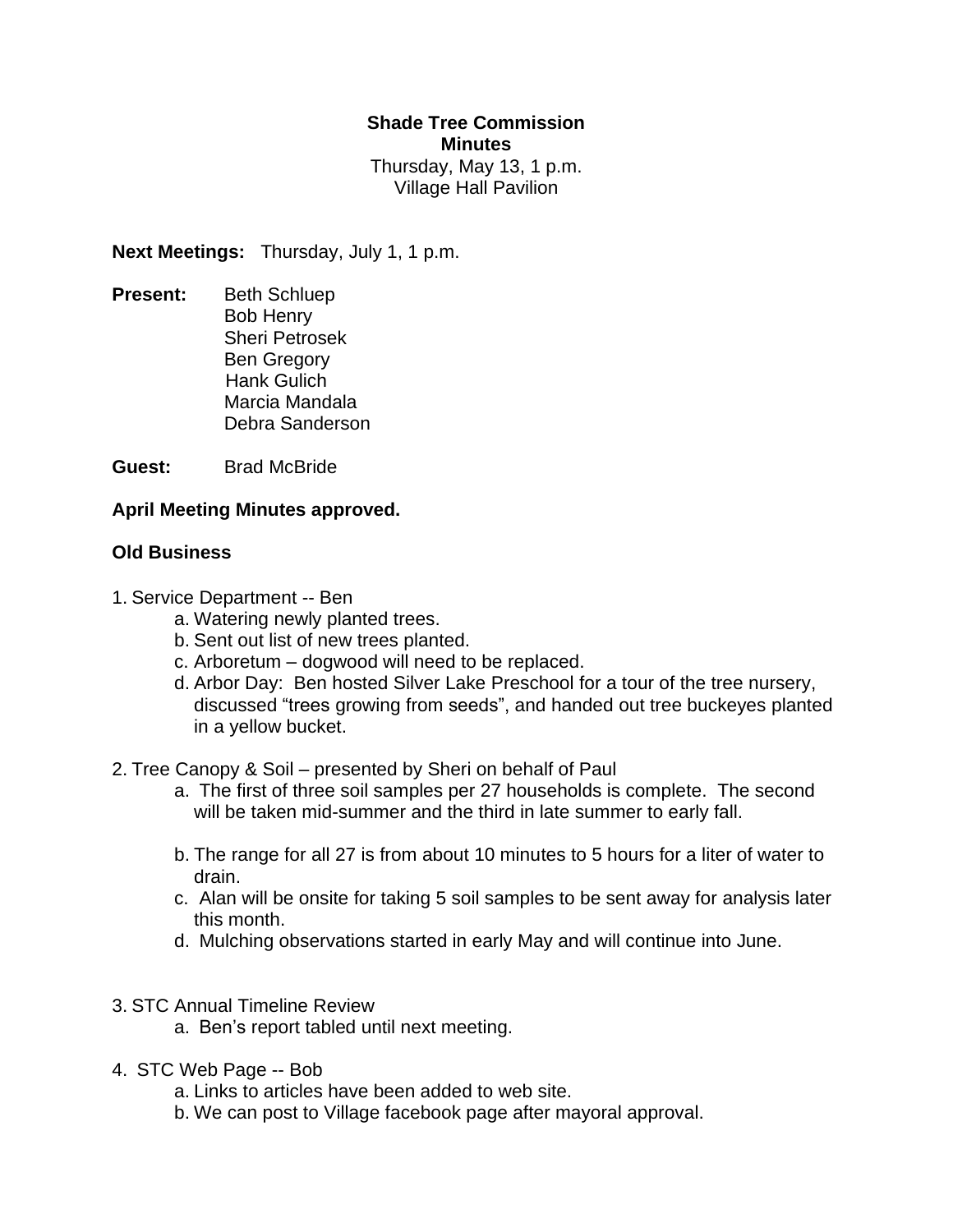c. Ben's Arbor Day with Preschoolers was posted on Facebook by Village.

- 5. Memorial Book Marcia
	- a. In progress.
- 6. 2020 Tree Village Inventory Zone 3 -- Sheri
	- a. Tree Tracker: Inventory has been entered into Tree Tracker.
	- b. Nuances of the software have been noted and documented inSTC Manual.
	- c. Island trees are a challenge to document, due to confusion over placement/address of those trees. A policy has been established and noted in Manual. Brad offered to help with this issue.
	- d. Ben to contact Sheri for training on Tree Tracker data retrieval and reports.
- 7. Education
	- a. Tree canopy article for newsletter Marcia. Still don't know if Village newsletter will be sent out.
	- b. Village is agreeable to adding STC info to the water bill. Information would be required to Village by  $25<sup>th</sup>$  of each month.
	- c. We finalized the "How to Mulch" and "Pay the Shade Forward" ½ page handout with changes suggested from Brad. Will provide to Kim to print on cardstock front/back. Sheri to order cardstock in a color. Brad suggested adding "use finely shredded natural bark mulch" as opposed to dyed coarse mulch or woodchip.
	- d. Mulchkateers tabled for now.
	- e. Signage with proper tree care and environmental issues Beth shared an image of an informational sign we can post to educate residents. Beth to check with Mayor Hovey on viability of sharing this project with Storm Water Committee.
	- f. Pay the Shade Forward article submitted by Marcia to Falls News Press but not yet printed. Silver Lake Neighbor Magazine did publish.
	- e. How to Distribute Tree Canopy Project outcomes to residents:
		- i. Will be presented to Council when we can do it in person.
		- ii. Beth and Marcia to review with Paul the 5 minute presentation
	- f. Electronic Village sign: Beth to document messages being shown.

g. Handout for "How to Mulch" and "Pay the Shade Forward" reviewed and approved with minor changes. Sheri to finalize and bring next meeting.

- h. Arbor Day STC to support the park board at tree dedication 1 p.m. at 2991 Overlook across from school.
- i. Meet and Greet at Arboretum on Saturday, June 5, 10-12 a.m. Refreshments, coffee, water, tree trivia quiz, scavenger hunt, walkabout. "Story walk" suggestion – pick a story such as Giving Tree. Make blow up of stories throughout the Arboretum. Have posters with fun facts about Silver Lake trees and history of Arboretum.

## **New Business**

1. Web page additions and links –